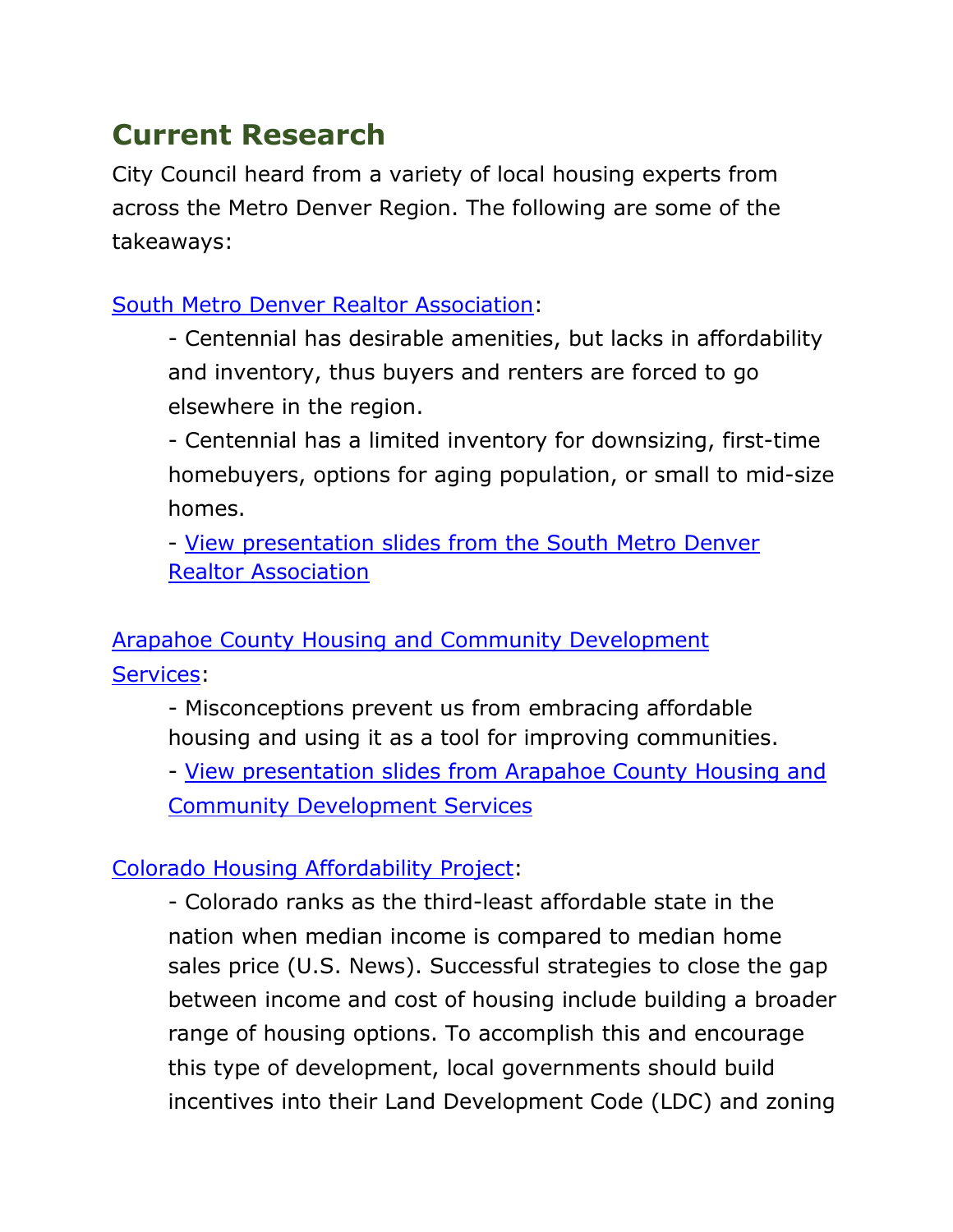regulations, consider strategies to reduce construction costs, and increase development viability.

- [View presentation slides from Colorado Housing Affordability](https://www.centennialco.gov/files/sharedassets/public/documents/housing/3_colorado-housing-affordability-project.pdf) [Project](https://www.centennialco.gov/files/sharedassets/public/documents/housing/3_colorado-housing-affordability-project.pdf)

[State of Colorado Department of Local Affairs – Division of](https://cdola.colorado.gov/housing) [Housing:](https://cdola.colorado.gov/housing)

- The [Area Median Income \(AMI\)](https://smho.co/what-is-area-median-income-ami/) in Centennial is higher than in surrounding areas. Discussions of WHO in our local workforce would fall within a variety of low-income categories, and benefit from more affordable housing. "Affordable housing" is defined in HB21-1271 as up to 80% AMI for rental housing and up to 140% AMI for affordable homeownership. The table below shows qualifying incomes for Arapahoe County [in 2021.](https://www.arapahoegov.com/424/Income-Limits)

- [View presentation slides from the Department of Local](https://www.centennialco.gov/files/sharedassets/public/documents/housing/4_affordable-income-levels-and-barriers-to-affordable-development.pdf)  Affairs, [Colorado Division of Housing](https://www.centennialco.gov/files/sharedassets/public/documents/housing/4_affordable-income-levels-and-barriers-to-affordable-development.pdf)

| Household                                    | 1-person                | 2-person  | 3-person  | 4-person  | 5-person  | 6-person  |
|----------------------------------------------|-------------------------|-----------|-----------|-----------|-----------|-----------|
| Affordable<br>rental<br>(80% AMI)            | \$56,000<br>(527/hour)  | \$64,000  | \$72,000  | \$80,000  | \$86,400  | \$92,800  |
| 100% AMI                                     | \$70,000                | \$80,000  | \$90,000  | \$100,000 | \$108,000 | \$116,000 |
| Affordable<br>Homeownership<br>$(140\%$ AMI) | \$98,000<br>(\$47/hour) | \$112,000 | \$126,000 | \$140,000 | \$151,200 | \$162,400 |

[State of Colorado Department of Local Affairs – Division of](https://cdola.colorado.gov/housing) [Housing:](https://cdola.colorado.gov/housing)

- [House Bill HB21-1271](https://leg.colorado.gov/bills/hb21-1271) was approved in June 2021. The Act authorizes the State of Colorado to develop a grant program to provide funding to local governments who are eager to explore